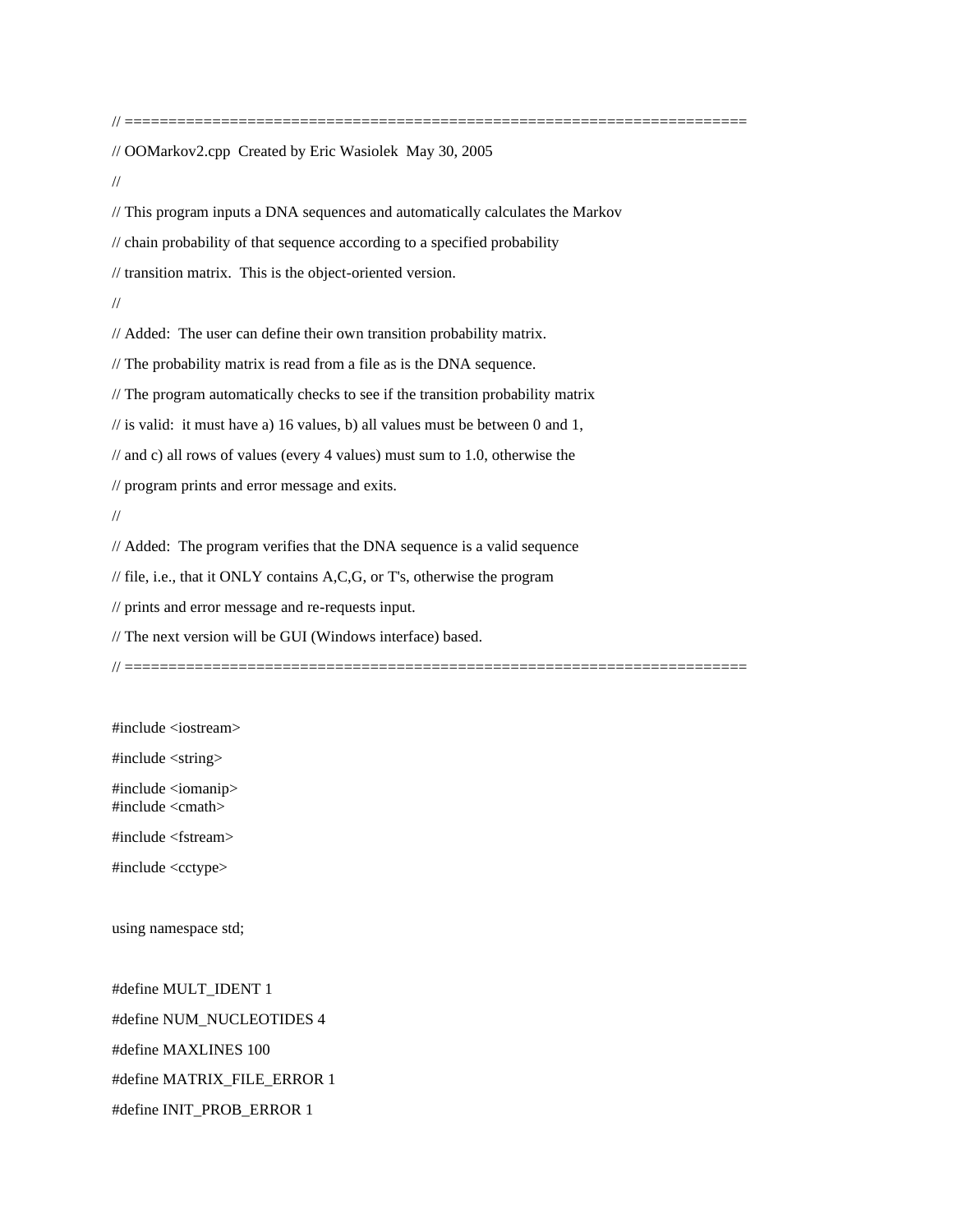#define ERROR\_TERM .001

typedef enum Nucleotide{ A, C, G, T }; ifstream InFile;

class Markov {

// Declare private class variables private:

float tm[4][4];

string Nucs;

float InitProb;

// private methods, called by the public methods private:

Nucleotide char2enum(char);

bool CheckNucleotides(string);

ValidateTransProbMatrix(ifstream&);

// public methods, provide the user's interface to this class public:

> string InputSeq(); InputTransProbMatrix(); float CalcTransProb(string); Markov(); // Constructor DefineMatrix(ifstream&); OutputTransProbMatrix(); OutputSeqProb(float);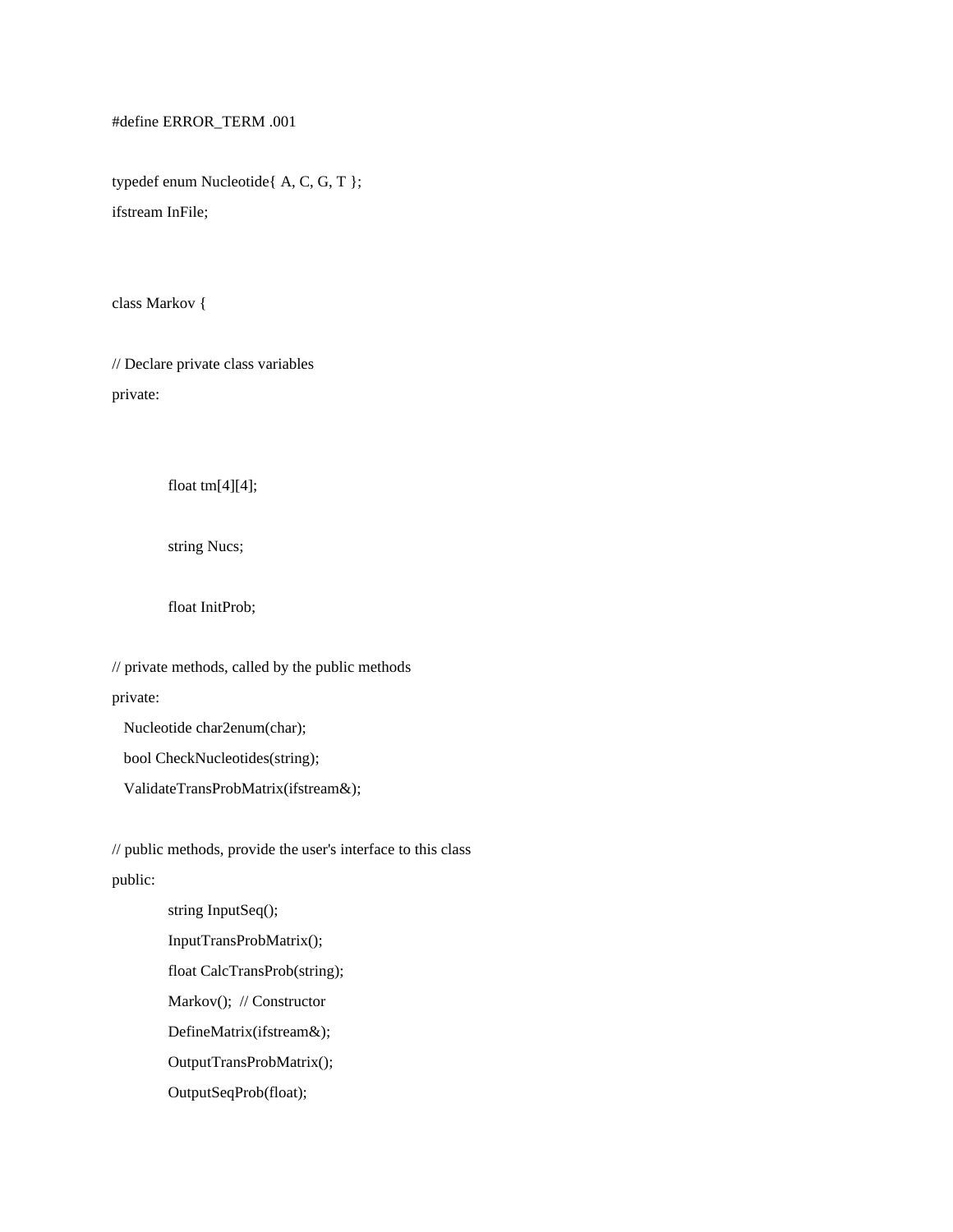SetInitProb(float); InputInitProb();

int main()

{

}; /\*

Markov DNASeq;

DNASeq.InputTransProbMatrix();

cout << endl << endl;

DNASeq.InputInitProb();

string seq = DNASeq.InputSeq();

cout << endl << "The sequence input is: " << seq;

cout << endl << endl;

DNASeq.OutputSeqProb(DNASeq.CalcTransProb(seq));

## return 0;

} \*/

Markov::Markov()

{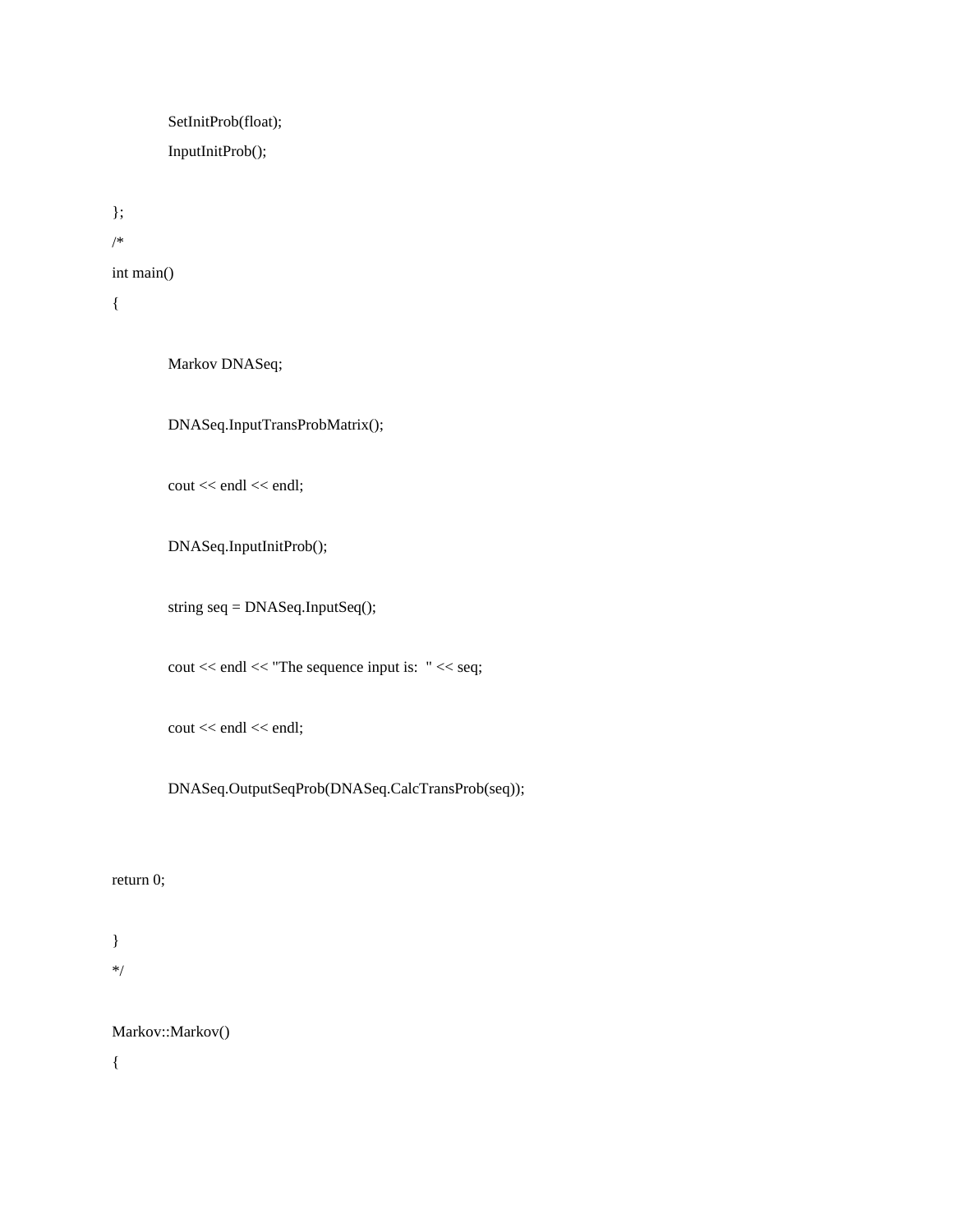```
for(int i = 0; i < NUM\_NUCLEOTIDES; ++i)for(int j=0; j <NUM_NUCLEOTIDES; ++j)
               tm[i][j] = 0;
```
// Absolutely cannot define a static array in the constructor!!!!

 $Nucs = "ACGT";$ 

InitProb = MULT\_IDENT;

}

```
Markov::DefineMatrix(ifstream& InputFile)
```
{

```
if(!InputFile)
```

```
cout << "Can't find the file! " << endl;
```
else

{

```
ValidateTransProbMatrix(InputFile);
        InputFile.clear(); // Yes! Must rewind file!
        InputFile.seekg(0);
        for(int i = 0; i < NUM\_NUCLEOTIDES; ++i)for(int j=0; j <NUM_NUCLEOTIDES; ++j)
                {
                         InputFile \gg tm[i][j];cout << "Diagnostic: " << tm[i][j] << endl;
                }
}
```
Markov::OutputTransProbMatrix()

{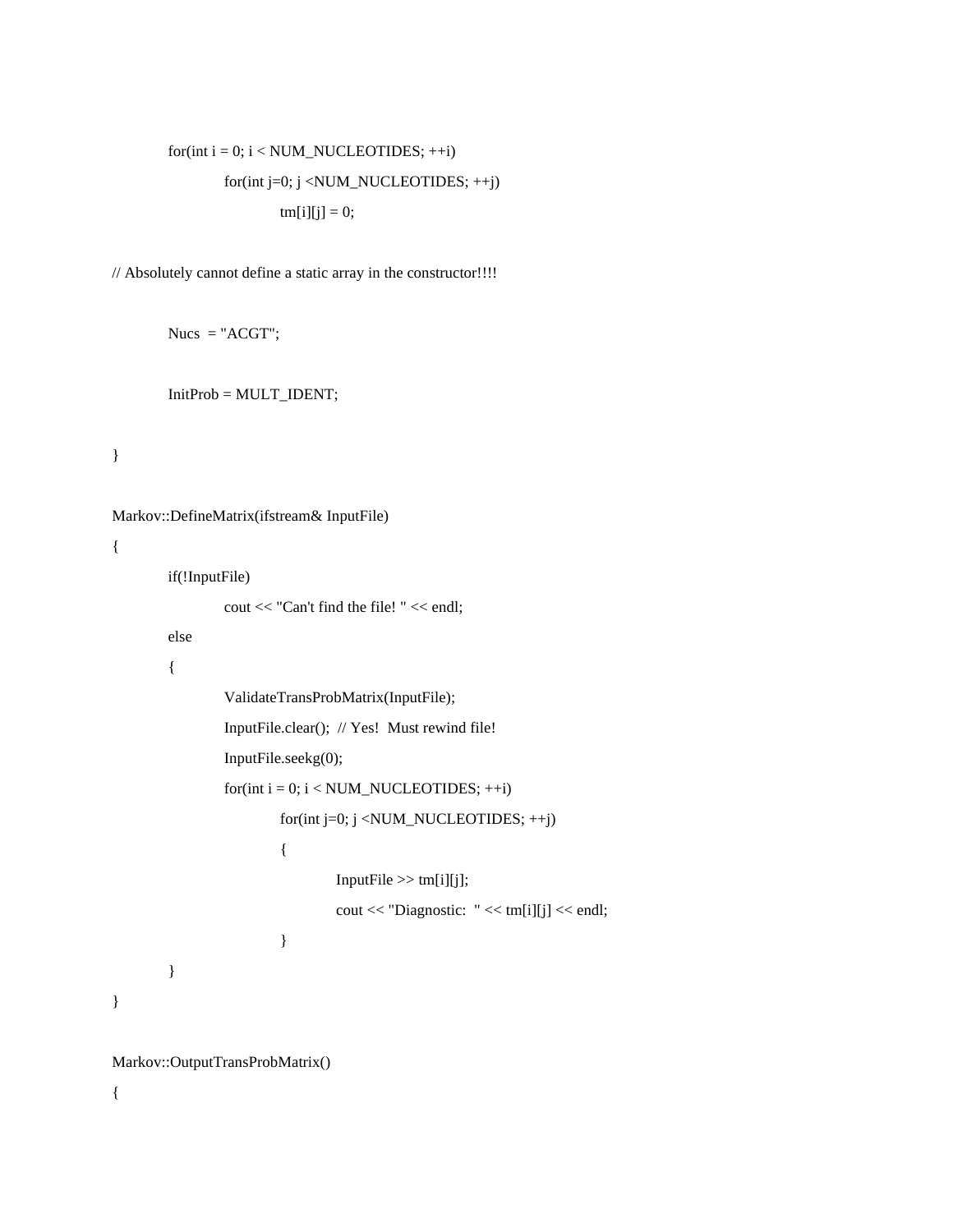```
cout << "The transition probability matrix is: " << endl;
cout << "\tA\tC\tG\tT" << endl;
for(int i = 0; i < NUM\_NUCLEOTIDES; ++i){
        cout << Nucs[i], ": ";
        for(int j = 0; j < NUM_NUCLEOTIDES; ++j)
                 cout << fixed << setprecision(3) << "\t" << tm[i][j];
        cout << endl;
}
```

```
}
```
## Markov::OutputSeqProb(float path\_prob)

{

```
cout << "The Markov probability of this seq of nucleotides is: ";
\text{cout} \ll \text{fixed} \ll \text{setprecision}(10) \ll \text{path\_prob};cout << endl << endl;
cout << "The Markov probability expressed as a log is: ";
\text{cout} \ll \text{fixed} \ll \text{setprecision}(2) \ll \log 10(\text{path\_prob});cout << endl << endl;
```
}

```
Nucleotide Markov::char2enum(char c)
```
{

```
switch(c)
{
case 'A' : return A;
case 'C' : return C;
case 'G' : return G;
case 'T' : return T;
default : cout << "Invalid nucleotide\n";
}
```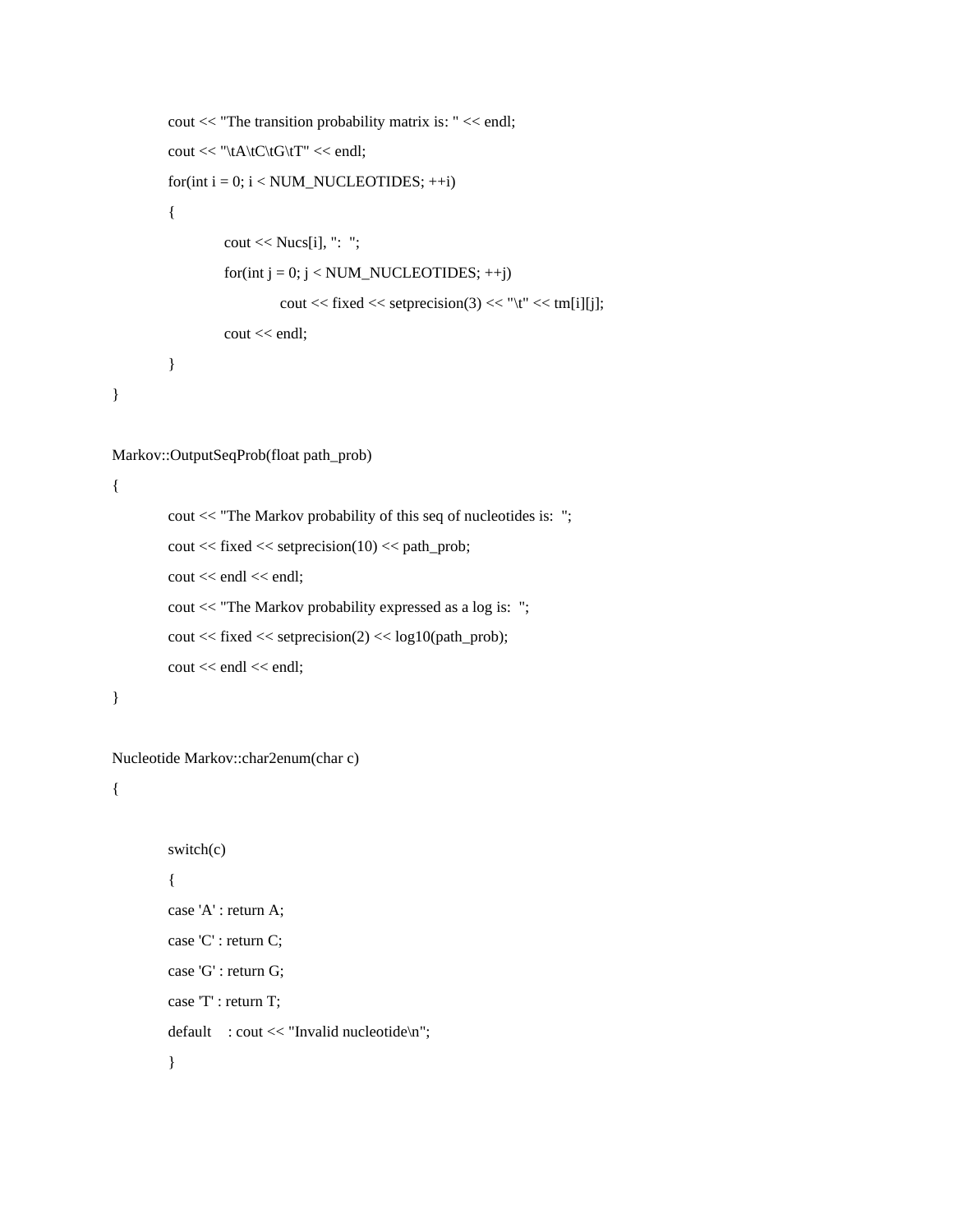```
float Markov::CalcTransProb(string seq)
```
## {

```
float transprob = InitProb;
for (int k = 0; k < seq.length()-1; k++)
{
        transprob * = tm[char2enum(seq[k])][char2enum(seq[k+1])];
}
return transprob;
```
}

```
string Markov::InputSeq()
{
```

```
string Seq ="";
string SubSeq[MAXLINES];
char Source;
string filename;
int count = 0;
```

```
cout << "Would you like to input a sequence from the keyboard (K) or ";
cout << "from a File (F)? ";
cin.get(Source);
switch(toupper(Source))
{
case 'K' : {
```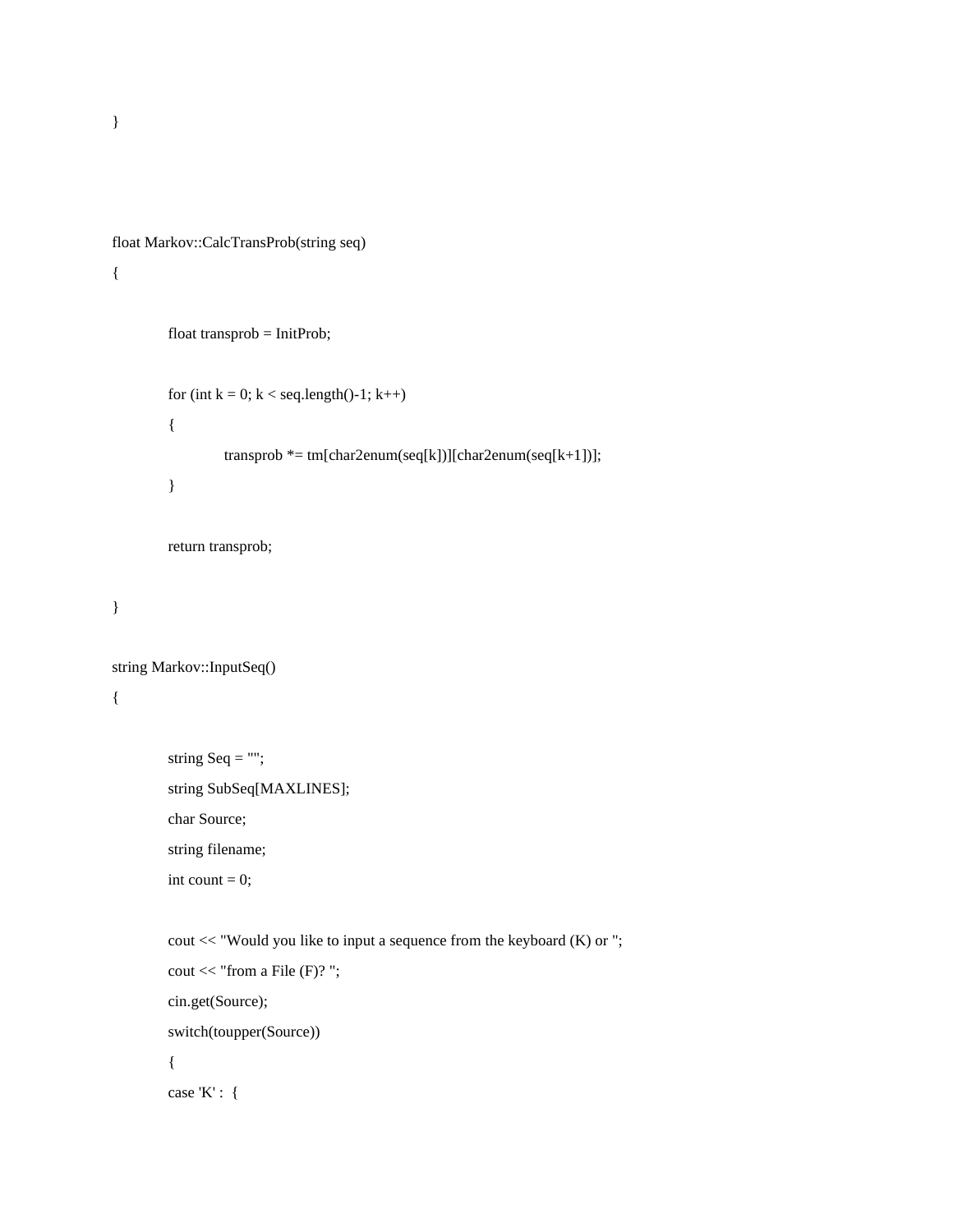```
do{
                                            cout << endl << endl << "What's the sequence? ";
                                            \sin \gg Seq;
                                            }
                                            while(false == CheckNucleotides(Seq))
                                            ;
                                            break;
                                   }
        case 'F' : { 
                                            cout << endl << "What's the file name? ";
                                            cin >> filename;
                                            InFile.open(filename.c_str());
                                            if(!InFile)
                                                     {
                                                             cout << endl << "Cannot find or open file!" << endl;
                                                              cout << "Re-input the sequence or a valid filename!";
                                                              cout << endl << endl;
                                                              Seq = InputSeq();}
                                            else
                                                     {
                                                              cout << endl << "File \"" << filename << "\" opened 
successfully!" << endl;
                                                              while(!InFile.eof())
                                                                      {
                                                                      InFile >> SubSeq[count];
                                                                 Seq += SubSeq[count];
                                                                      if(false == CheckNucleotides(Seq))
                                                                      {
                                                                               cout << "Re-input the file with a 
correct DNA Sequence";
                                                                               cout << endl << "composed only of 
A,C,G, or T! ";
```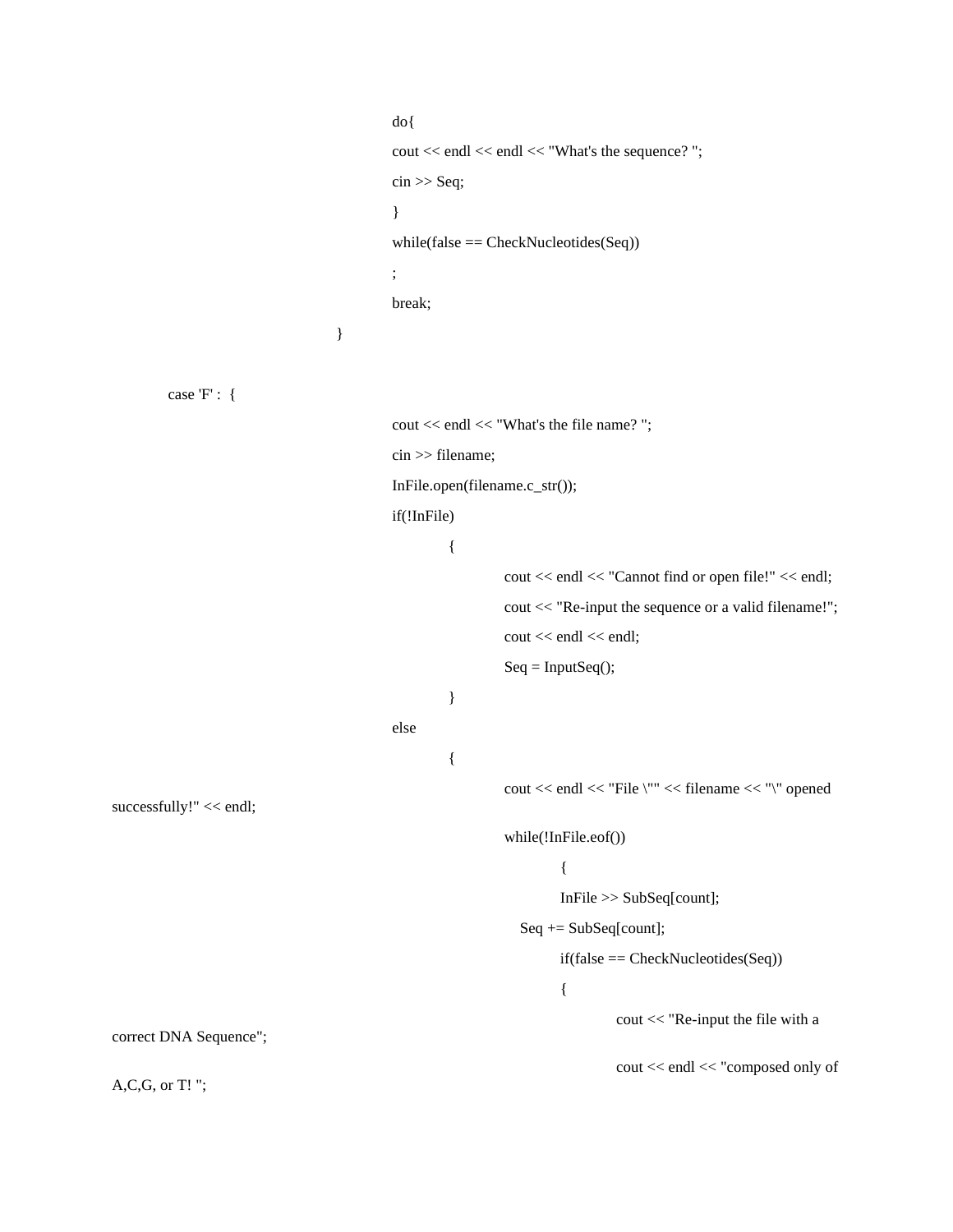```
cout << endl << endl;
                                                                                   Seq = InputSeq();}
                                                                 \text{cout} \ll \text{"SubSeq} = \text{"} \ll \text{SubSeq}[\text{count}] \ll \text{end};
                                                                  ++count;
                                                                         }
                                                    }
                                         break;
                               }
                                         cout << endl << "You must input either a 'K' or an 'F'";
                                         cout << endl << endl;
                                         Seq = InputSeq();}
} // end switch
```
InFile.close();

return Seq;

} // end InputSeq() function

default : {

```
bool Markov::CheckNucleotides(string Sequence)
```
{

```
int count = 0;
for(int i = 0; i < Sequence.length(); ++i)
{
         if( Sequence[i] == 'A'\parallel Sequence[i] == 'C'
                   \parallel Sequence[i] == 'G'
```

```
\parallel Sequence[i] == 'T'
```
++count;

)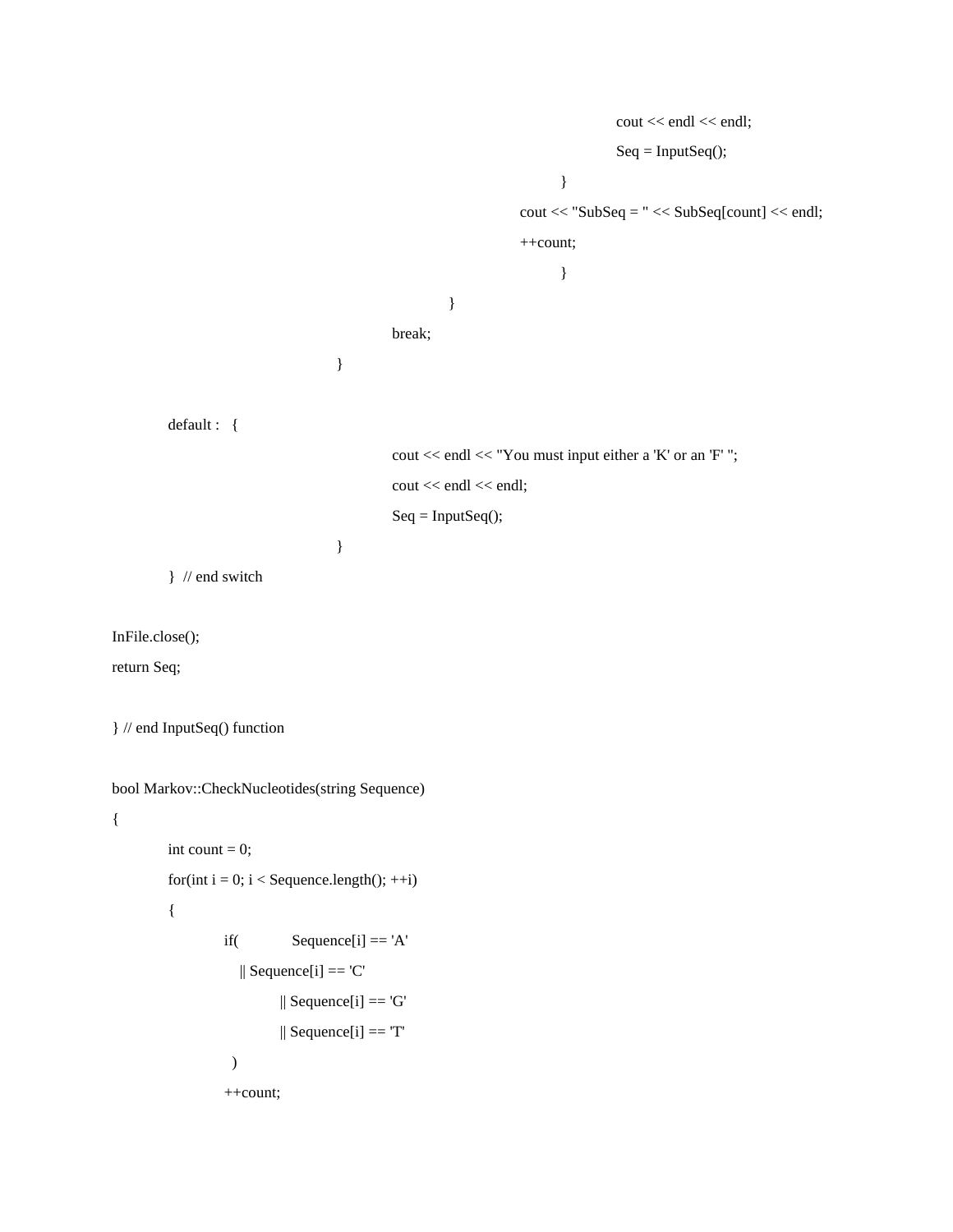```
;
         }
                 if(count == Sequence.length())
                          return true;
                 else if (count < Sequence.length())
                  {
                          cout << "The sequence may only contain 'A', 'C', 'G', or 'T' ";
                          cout << endl << "Re-input the sequence! " << endl << endl;
                          return false;
                 }
}
Markov::ValidateTransProbMatrix(ifstream& MatrixFile)
```

```
int count = 0;
float sum = 0;
bool problem = false;
float value = 0;
```

```
while(!MatrixFile.eof())
```
{

{

```
MatrixFile >> value;
++count;
sum += value;if(!(value > 0 & 0 & 0 \leq x < 1))
{
```
cout << "There is a transition probability is not between 0 and 1!" << endl << endl; problem = true;

}

if(count % NUM\_NUCLEOTIDES == 0)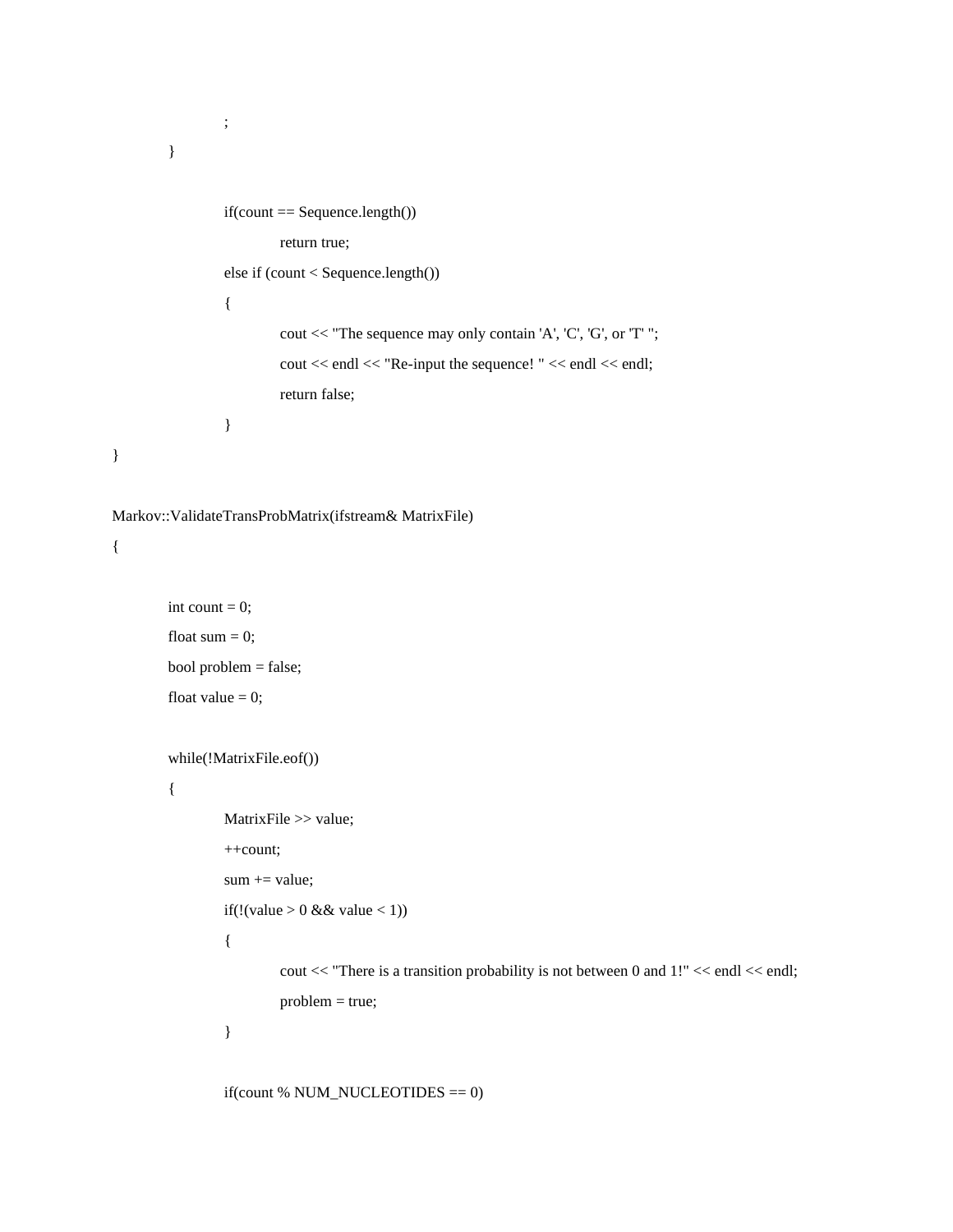```
{
                         cout << "Sum at this point is: "<< fixed << setprecision(10) << sum << endl;
                         if((fabs(1-sum) > ERROR_TERM) & & (sum != 1)){
                                 cout << "Each row must sum to 1! Re-input transition probability ";
                            cout << "values for this row!" << endl << endl;
                                 problem = true;
                         }
                         sum = 0;}
        }
        if((count - 1) != (NUM_NUCLEOTIDES*NUM_NUCLEOTIDES))
        {
                cout << "You must have exactly " << NUM_NUCLEOTIDES*NUM_NUCLEOTIDES << " 
values ";
                cout << "in your transition probability matrix!" << endl << endl;
                problem = true;
        }
                if(problem == true){
                        cout << "Your transition probability input matrix is not valid." << endl;
                         cout << endl << "Please fix it and re-run the program." << endl << endl;
                        cout << "Exiting!" << endl << endl;
                         exit(MATRIX_FILE_ERROR);
                }
```
Markov::InputTransProbMatrix()

{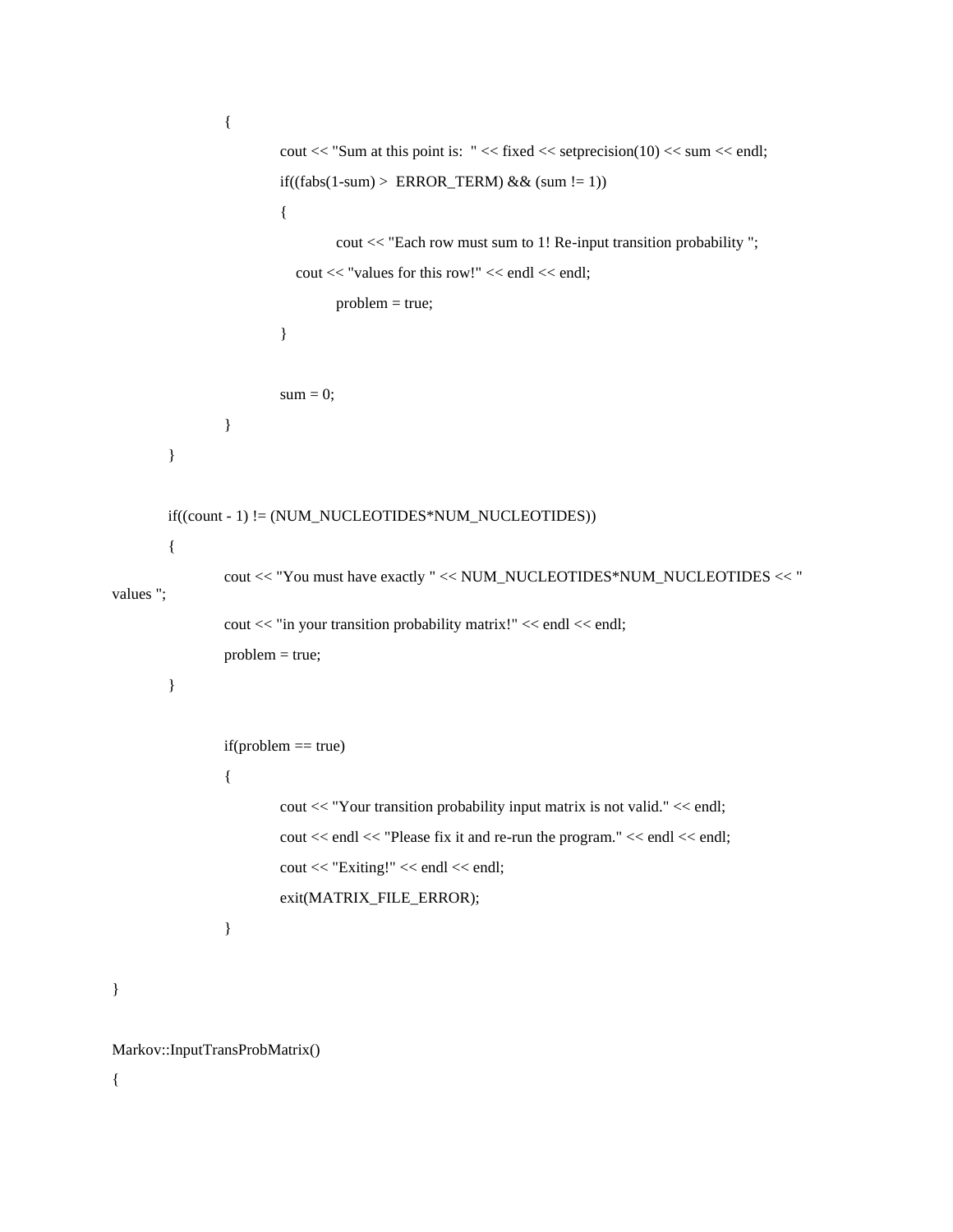string FileName;

cout << "What is the name of your Transition Probability Matrix File? "; cin >> FileName;

ifstream TransMatrix;

TransMatrix.open(FileName.c\_str());

// Just call these methods directly, they are part of the same class

// as is this method, don't have to attach them to an object

DefineMatrix(TransMatrix);

OutputTransProbMatrix();

cout << endl << endl;

}

```
Markov::SetInitProb(float InitialProb)
```
{

}

{

if((InitialProb > 0) & & (InitialProb < 1))

 $InitProb = InitialProb;$ 

else

cout << "Initial probability must be between 0 and 1!"; cout << endl << "Re-run program with a valid initial probability." << endl; cout << "Exiting!"; exit(INIT\_PROB\_ERROR);

}

```
Markov::InputInitProb()
```
{

string Input;

float InitialProb;